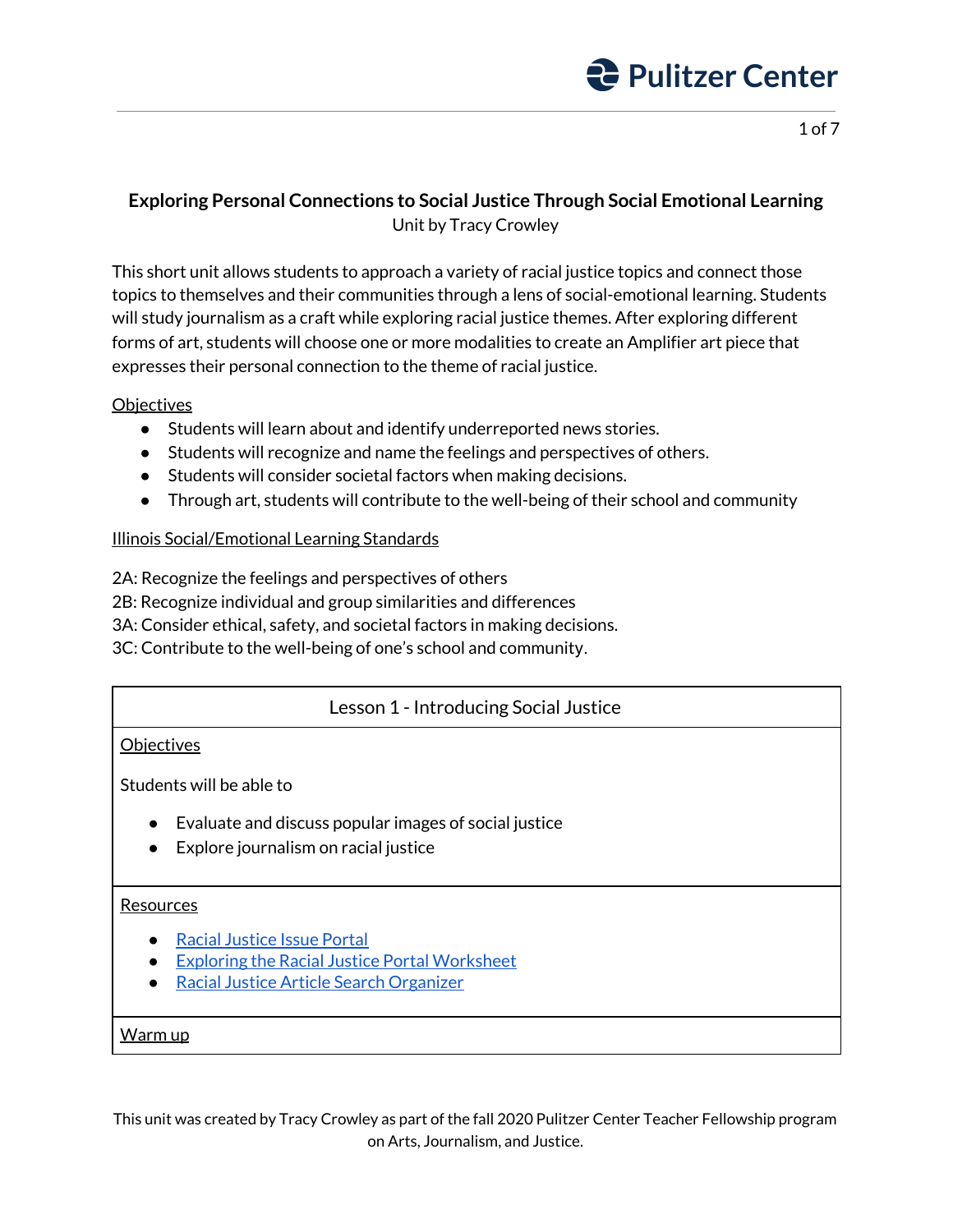2 of 7

- 1. On a blank piece of paper or in Google Draw, students write and / or draw in response to the following question— What does social justice mean to you?
- 2. As a class, students list social justice issues that they see in the news or in their communities.

3. Teacher scrolls through Google images of social justice [here](https://www.google.com/search?q=social+justice&tbm=isch&ved=2ahUKEwjpl4H7kcLsAhVF-KwKHSyXASEQ2-cCegQIABAA&oq=social+justice&gs_lcp=CgNpbWcQAzIHCAAQsQMQQzIHCAAQsQMQQzICCAAyBQgAELEDMgQIABBDMgIIADIECAAQQzIECAAQQzICCAAyAggAULiVAVirjglg_o4JaABwAHgAgAFKiAGoBpIBAjE0mAEAoAEBqgELZ3dzLXdpei1pbWewAQDAAQE&sclient=img&ei=lk2OX-n0CMXwswWsroaIAg&bih=1009&biw=1772&hl=EN) or does a Google search for "social justice."

- 4. In small groups students discuss:
	- What do you see in these image results?
	- What images most resonate with you? What does not?
	- What is missing from these images?
- 5. Each group shares a summary of their discussion with the whole class.

#### Introducing the Racial Justice Issue Portal

Teacher reads the summary on The Pulitzer Center's Racial [Justice](https://pulitzercenter.org/racial-justice) Issue Portal. While listening, students [sketchnote](https://www.edtechteam.com/blog/2018/08/eduslam-how-to-sketchnote/) new reflections on the theme of racial justice using the following guiding questions:

- What are some new facts you learned about racial justice?
- What groups of people are facing racial injustice?
- In what ways are people facing inequality?
- What questions do you have about racial justice after reading this summary?

#### Exploring the Racial Justice Issue Portal

Students explore the articles on the Racial Justice Issue Portal using the [Exploring](http://pulitzercenter.org/sites/default/files/exploring_the_racial_justice_portal_worksheet.pdf) the Racial Justice Portal [Worksheet](http://pulitzercenter.org/sites/default/files/exploring_the_racial_justice_portal_worksheet.pdf)

After exploring at least three articles, each student can submit one article that they found the most interesting on the Racial Justice Article Search [Organizer.](http://pulitzercenter.org/sites/default/files/racial_justice_article_search_organizer.pdf)

Choosing Class Articles

Teacher reviews student submissions in the Racial Justice Article Search [Organizer](http://pulitzercenter.org/sites/default/files/racial_justice_article_search_organizer.pdf) and chooses three to five articles for the class to explore together based on popular vote.

*Educator Notes: For use during an SEL unit, letting the students choose interesting and current articles would be most effective.*

*At the time of this writing, the articles below were used:*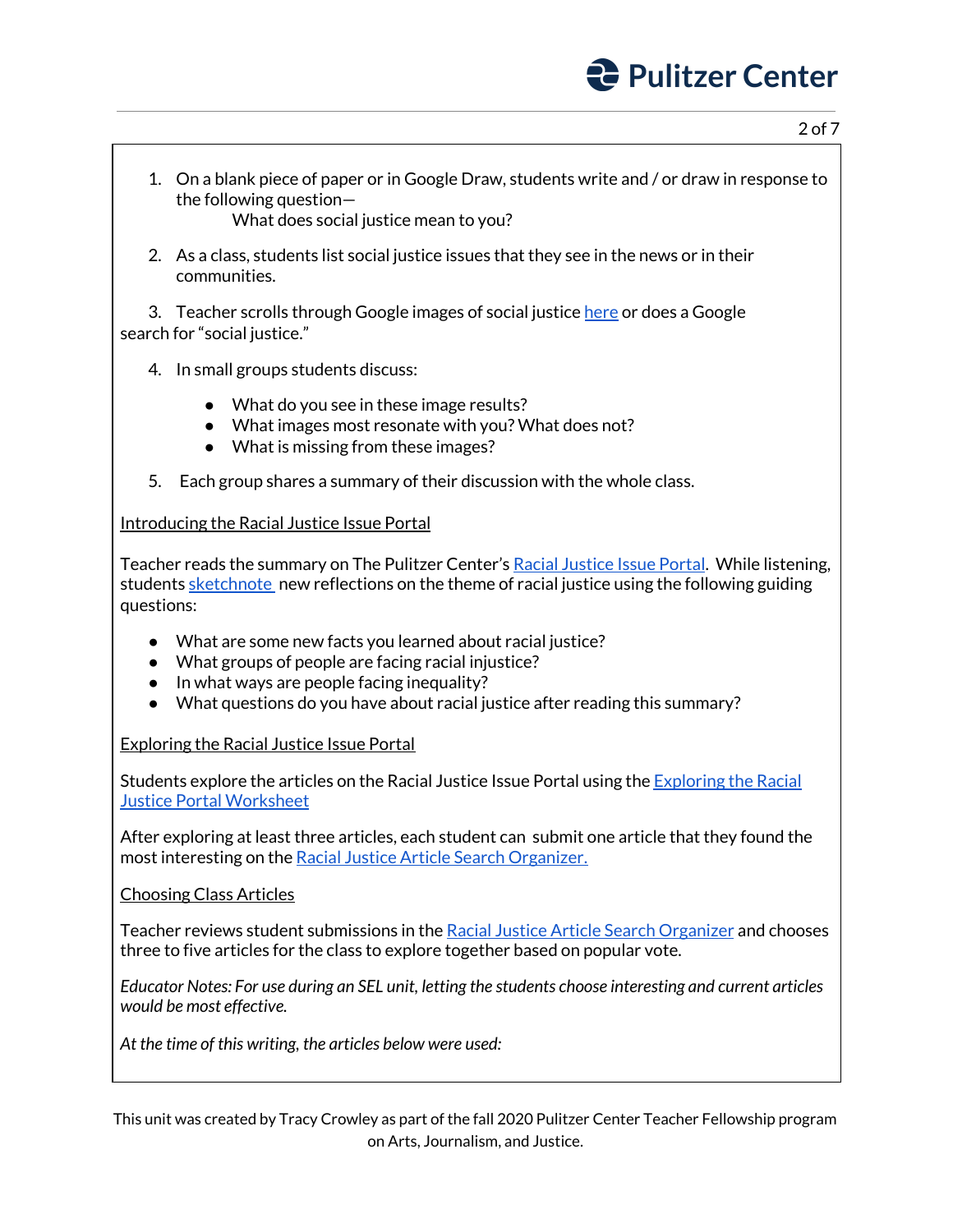3 of 7

- **In [Appalachia,](https://pulitzercenter.org/reporting/appalachia-people-watch-covid-19-race-issues-afar#slideshow-6) People Watch COVID19, Race Issues from Afar**
- Come What May, 63106 [Resident](https://pulitzercenter.org/reporting/come-what-may-63106-resident-kim-daniel-will-vote-first-thing-person-election-day) Kim Daniel Will Vote First Thing in Person on Election **[Day](https://pulitzercenter.org/reporting/come-what-may-63106-resident-kim-daniel-will-vote-first-thing-person-election-day)**
- Video [Narrative:](https://pulitzercenter.org/reporting/video-narrative-recovery-ii) Recovery II
- AP Road Trip: Racial Tensions in [America's](https://pulitzercenter.org/reporting/ap-road-trip-racial-tensions-americas-sundown-towns) 'Sundown Towns'

## Reflection Questions

Students can journal and/or discuss their responses to the following questions:

- Which article are you most excited to read and why?
- Which article focuses on a subject, theme, or idea that DOES reflect your personal experiences?
- Which article focuses on a subject, theme, or idea that DOES NOT reflect your personal experiences?

Lesson 2 - 4 Connecting with Racial Justice Reporting

**Objectives** 

Students will be able to

- Read and annotate Pulitzer Center reporting that explores the theme of social justice
- Discuss the decisions, actions, and experiences of communities and individuals captured in the reporting
- Make personal connections to communities and individuals whose stories are explored in the reporting
- Consider potential civic action in response to racial injustice explored in the reporting

### Resources

- Social Emotional Learning [Discussion](http://pulitzercenter.org/sites/default/files/social_emotional_learning_question_list_0.pdf) Question List
- Racial Justice Article Search [Organizer](http://pulitzercenter.org/sites/default/files/racial_justice_article_search_organizer.pdf)
- [Role-Playing](https://www.edutopia.org/blog/role-play-sel-teaching-tool-kristin-stuart-valdes) as an SEL Teaching Tool.

### Warm up

Teacher reviews the selected articles from the Racial Justice Article Search [Organizer.](http://pulitzercenter.org/sites/default/files/racial_justice_article_search_organizer.pdf)

Introducing the activity

In consistent small groups, students explore each article chosen by the class and answer the same comprehension questions and rotating discussion questions assigned by the teacher.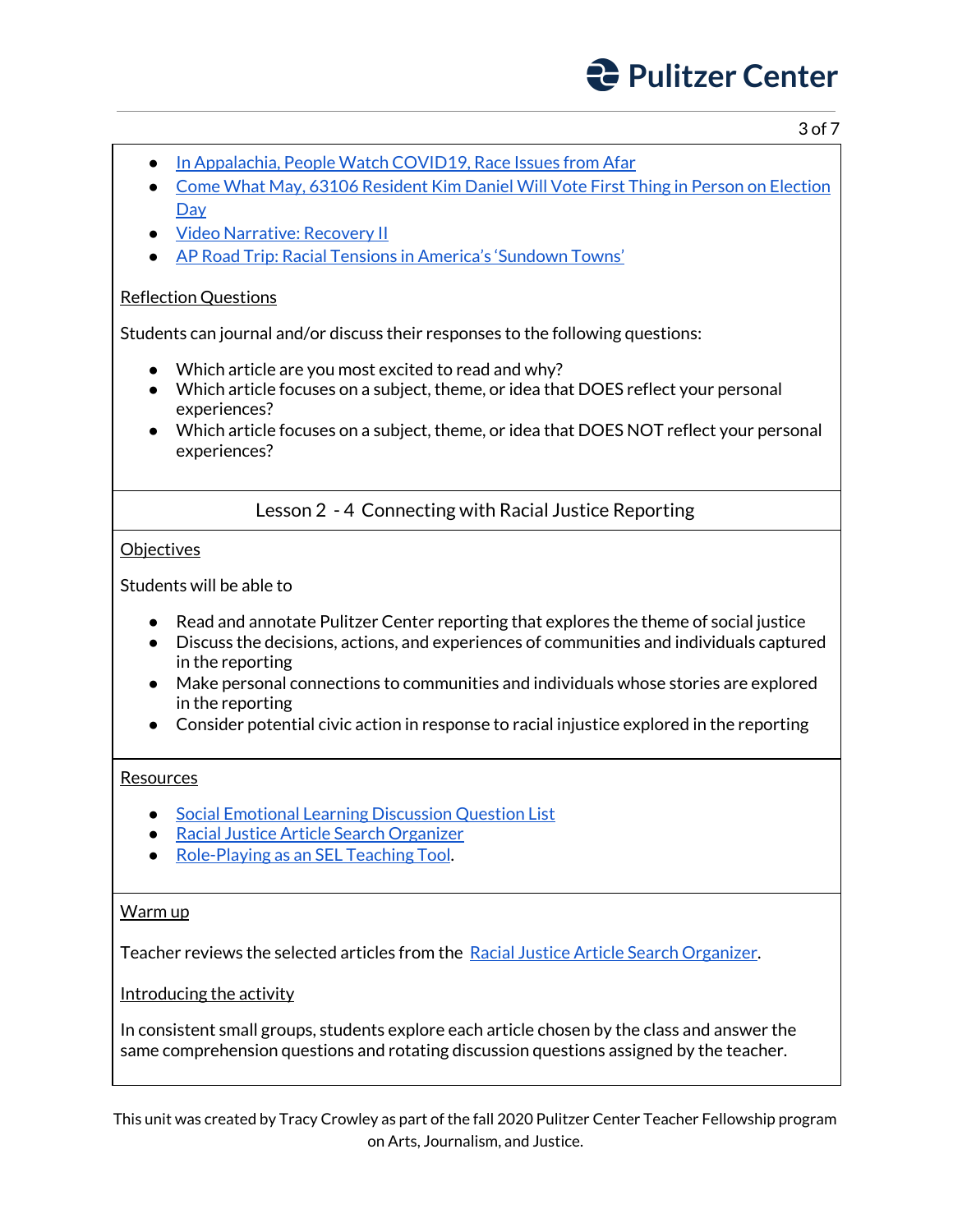4 of 7

For a list of SEL discussion questions to assign to students review the Social [Emotional](http://pulitzercenter.org/sites/default/files/social_emotional_learning_question_list_0.pdf) Learning [Discussion](http://pulitzercenter.org/sites/default/files/social_emotional_learning_question_list_0.pdf) Question List.

Teacher explains norms and guidelines for group discussion.

- One students should be assigned as a note-taker
- One students should be the question-asker
- $\bullet$  The roles should rotate with each article.

### Discussing Racial Justice Articles

In small groups, students explore each of the chosen articles and respond to a set of comprehension and discussion questions.

Each group responds to the following comprehension questions for every article:

- Provide a 2 to 5 sentence summary of the article.
- What are the issues explored in this article?
- Why is this article in the Racial Justice portal?

Students respond to the SEL discussion questions assigned by the teacher from the Social Emotional Learning Discussion Question List.

#### SEL Extension Activity

After all of the articles have been read and discussion questions answered, students can choose 1-2 scenarios to role-play in small groups.

For more guidance on how to facilitate role-playing for social emotional learning, review [Role-Playing](https://www.edutopia.org/blog/role-play-sel-teaching-tool-kristin-stuart-valdes) as an SEL Teaching Tool.

#### Reflection Questions

Students can discuss or journal on the following questions:

- After reading the articles, what issues and stories are the most interesting to you?
- Do you see any themes, ideas, or events described in these news stories in your own community?

Lesson 5 - Visualizing Justice

#### **Objectives**

Students will be able to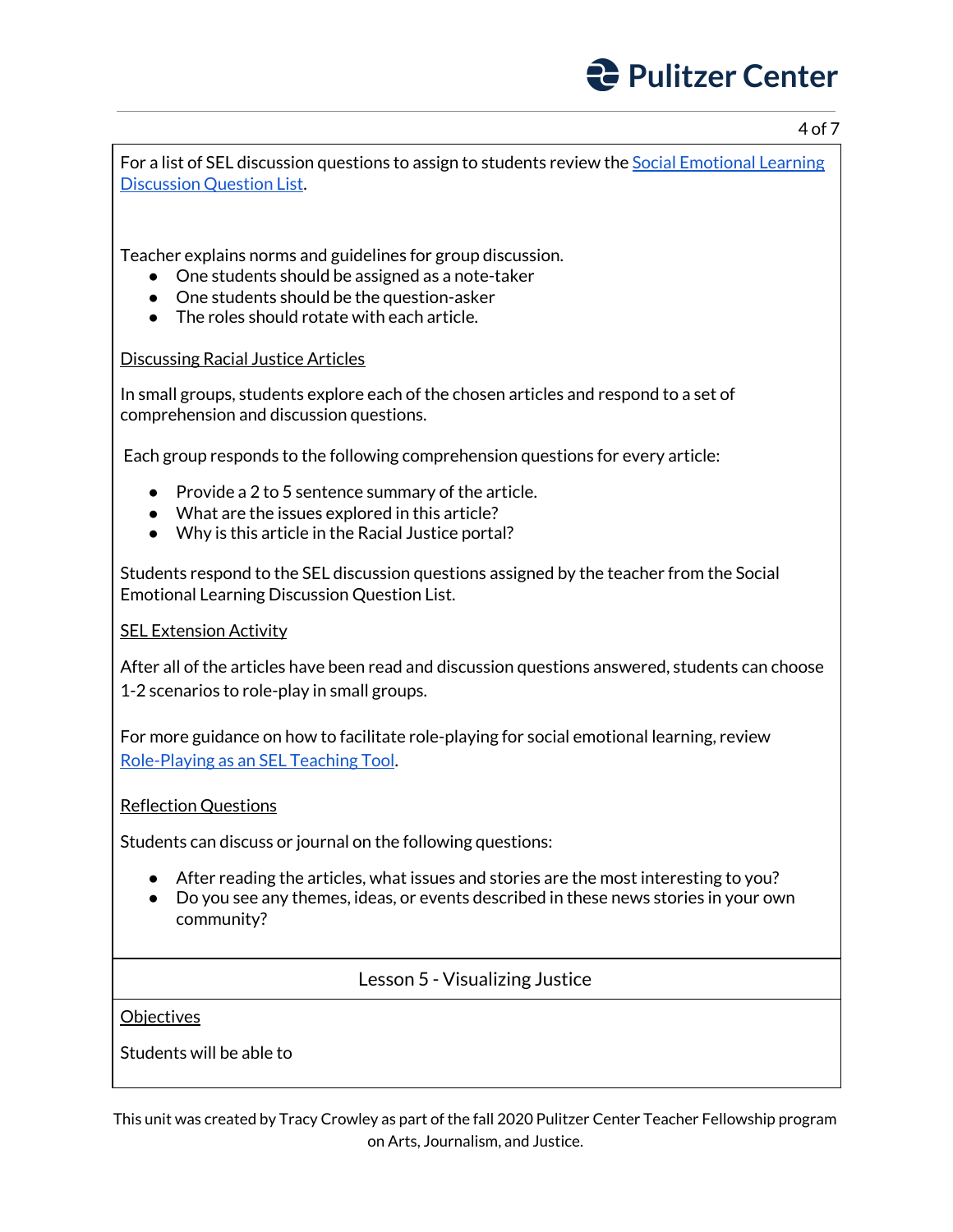- Describe how art amplifies social and racial justice issues
- Choose a racial justice issue or theme to explore through art
- Identify symbols and images connected to a racial justice issue or theme

#### Resources

- Word Art [Generator](https://wordart.com/)
- Amplifier [Instagram](https://www.instagram.com/amplifierart/) Account
- Amplifier Free [Downloads](https://amplifier.org/free-downloads/)
- Amplifier "In Pursuit" [Workshop](https://community.amplifier.org/campaign/in-pursuit-of/) video
- Amplifier "In Pursuit" [Workshop](https://community.amplifier.org/campaign/in-pursuit-of/) resources

#### Warm up

Students journal on the following question—

After reading racial justice news stories, how would you describe racial justice and why is it important for us to support racial justice?

Students should look at the short paragraph they wrote and cut their small paragraph down to 20 words. Then 10. Then 5. Then one.

Teacher collects student words and types them into a Word Art [Generator](https://wordart.com/). Use images that symbolize racial justice (ie. hands, hearts, birds, etc). Once the class word art is complete, share the image with students.

Students answer the following questions:

- What do you feel when you see this image?
- What impact does the image have on the words?
- What connection does this image have to the stories we read about racial justice?

#### Introduce Amplifierart

Teacher shares the Amplifier [Instagram](https://www.instagram.com/amplifierart/) Account and scrolls through the images.

Students discuss the following questions after scrolling through the images on the instagram feed:

- How do you feel when you see these images?
- What images stand out to you? Why?
- What are these images communicating to their audience?
- Why would someone create this image?

Teacher can also choose five pieces of amplifier art to explore with students. Free downloads from Amplifier are available [here.](https://amplifier.org/free-downloads/)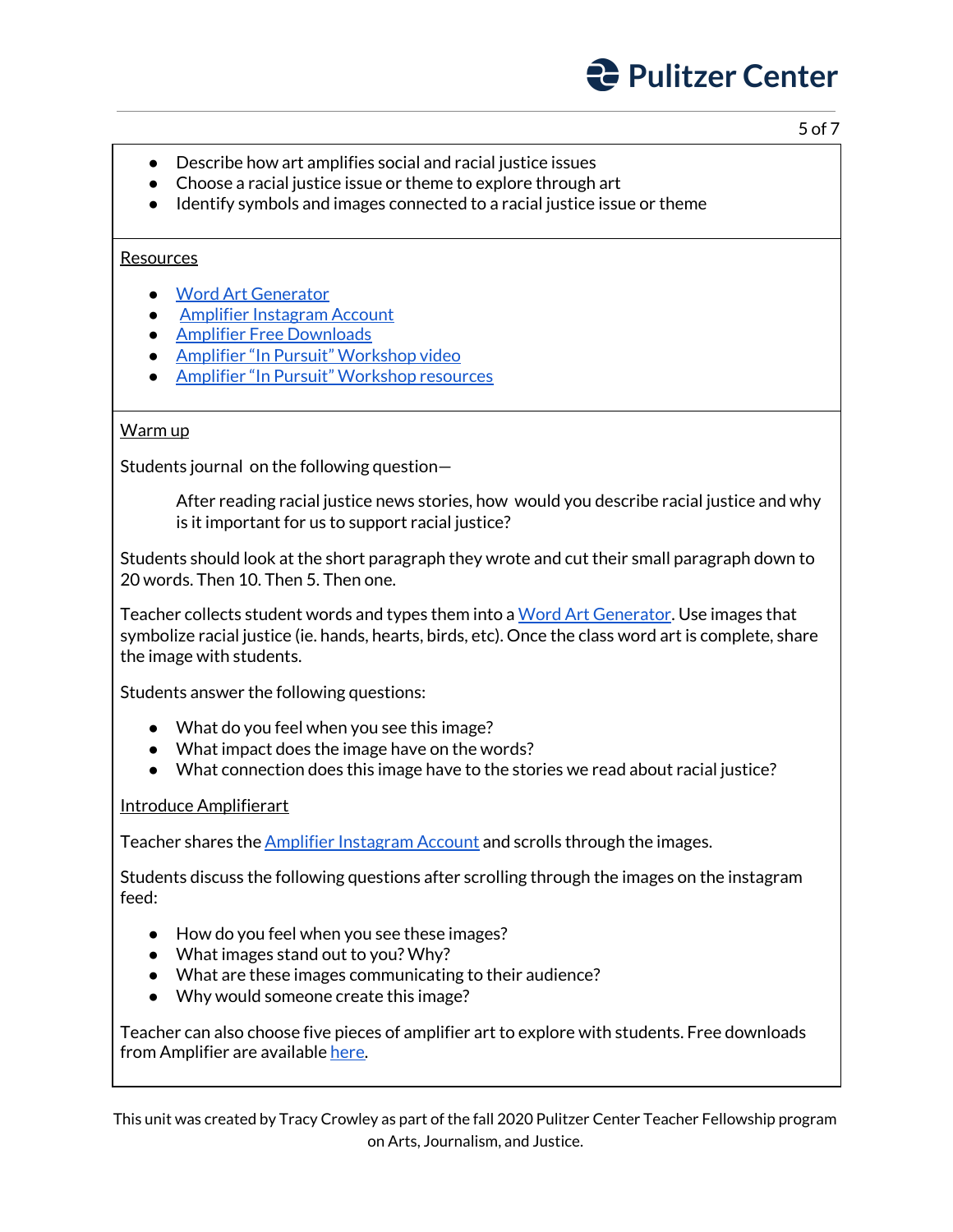6 of 7

Students discuss the following questions after looking at each of the chosen examples of Amplifier art:

- What issue is this image "amplifying"
- What symbols did this artist choose to use? Why?
- What other symbols could this artist have chosen instead?
- What words did this artist choose to use? Why?
- What words could this artist have chosen instead?

Watch the intro (0:00 to 1:55) to this [video](https://community.amplifier.org/campaign/in-pursuit-of/) by Aaron Huey, Amplifier Founder. After watching the video, students develop a group definition for Amplifier.

Introduce Performance Task

Students will create Amplifier art using words, illustrations, and symbols that relate or amplify racial justice themes.

*Facilitation note: Amplifierart has a free online workshop for educators. The workshop is a 4-lesson unit intended to supportstudents who want to explore the artistic process of creating Amplifierart and are more interested in incorporating photography than illustration. The workshop materials can be found [here](https://community.amplifier.org/campaign/in-pursuit-of/).*

### Creating Amplifier Art

Students consider the following questions before beginning their project:

- What racial justice issue would I like to focus on when creating my Amplifier art?
- What symbols or images come to mind when I think of this issue?
- What key words or phrases capture the spirit of my racial justice issue?

Students should take the rest of class to create their art piece.

## Lesson 6 - Developing Rubrics

#### **Objectives**

Students will be able to

- Discuss and identify what makes strong amplifier art
- Create and agree upon a group rubric to evaluate their art pieces

#### Resources

● Teaching [Tolerance](https://www.tolerance.org/sites/default/files/2017-07/6-12DS_Consuming%20%26%20Creating%20Politcal%20Art%20Rubric.pdf) Political Art Rubric

#### Warm up